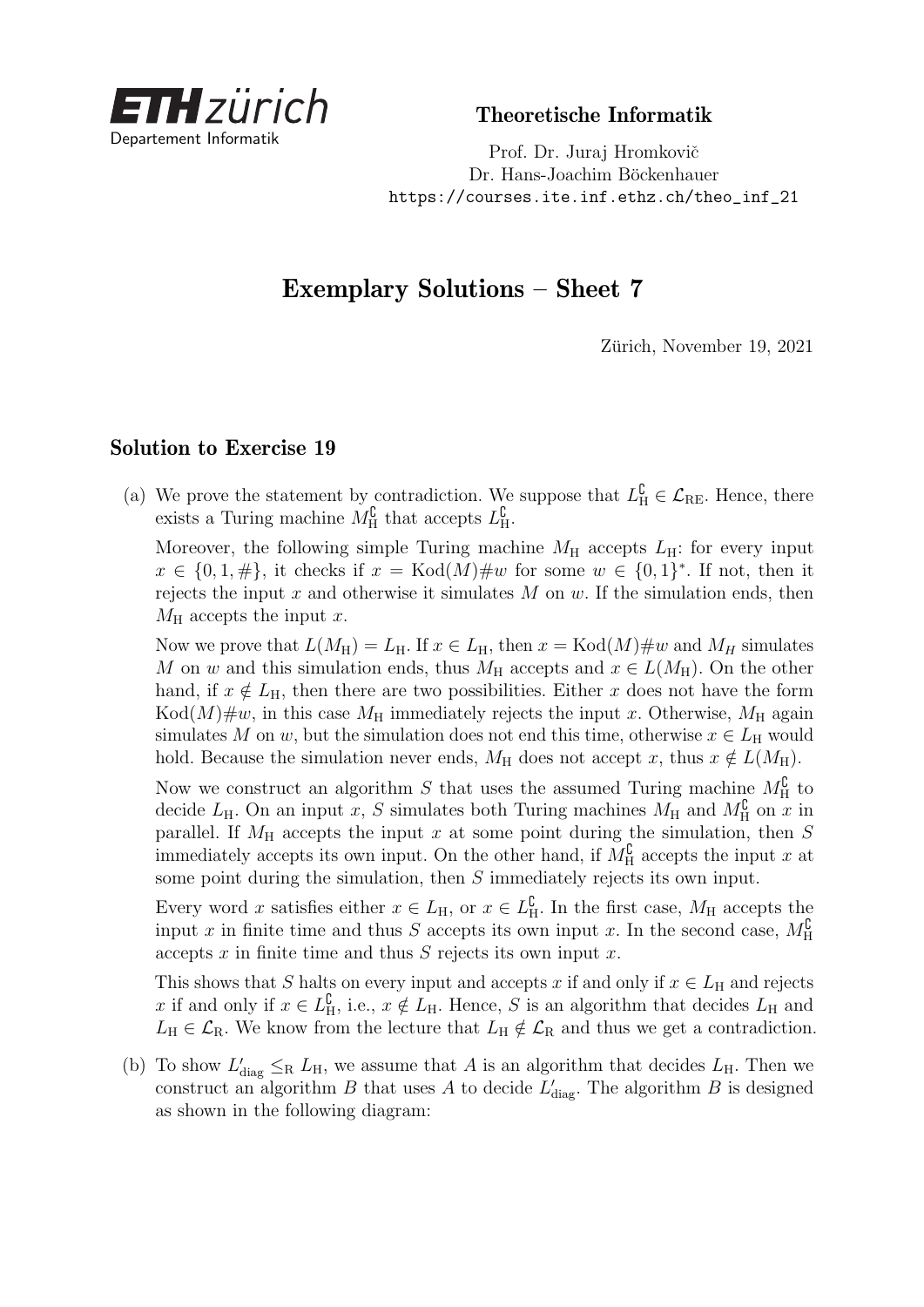$$
\begin{array}{c|c}\n B & x = w_{2i+1} \\
\hline\n x & \downarrow \\
x \in \Sigma_{\text{bool}}^* \\
C & \downarrow \\
\hline\n C & \downarrow \\
C & \downarrow \\
\hline\n\end{array}
$$
\n
$$
\begin{array}{c|c}\n B & x = w_{2i+1} \\
\hline\n A & \downarrow \\
A & \downarrow \\
L(A) = L_{\text{H}} & \downarrow \\
\hline\n \end{array}
$$
\n
$$
\begin{array}{c|c}\n w_{2i} \in L(M_i) & x \notin L'_{\text{diag}} \\
\hline\n D & w_{2i} \notin L(M_i) & x \in L'_{\text{diag}} \\
\hline\n x \in L'_{\text{diag}} & x \in L'_{\text{diag}} \\
\hline\n \end{array}
$$

For every input  $x \in \sum_{\text{bool}}^*$ , the subprogram *C* computes  $j \in \mathbb{N}$  such that  $x = w_j$  is the *j*-th word over  $\Sigma_{\text{bool}}$  in the canonical order. If *j* is odd, i.e.,  $j = 2i + 1$  for some  $i \in \mathbb{N}$ , then *B* rejects the input *x*. On the other hand, if  $j = 2i$  for some  $i \in \mathbb{N}$ , then *C* computes the code  $Kod(M_i)$  of the *i*-th Turing machine in the canonical order. The subprogram A for  $L_H$  then gets  $Kod(M_i)$  and  $x = w_{2i}$  as input of the form  $Kod(M_i) \# x$ .

If *A* rejects the input  $Kod(M_i) \# x$ , then  $M_i$  does not halt on  $w_{2i}$ , i.e.,  $M_i$  does not accept the word  $w_{2i}$  either. Hence,  $w_{2i} \in L'_{\text{diag}}$  and *B* accepts its input  $x = w_{2i}$ .

If *A* accepts the input  $Kod(M_i) \# x$ , then  $M_i$  halts on  $w_{2i}$ . In this case, the subprogram D simulates  $M_i$  on  $w_{2i}$ . This simulation is guaranteed to end in finite time. If the simulation shows that  $M_i$  accepts the word  $w_{2i}$ , then  $w_{2i} \notin L'_{diag}$  and *B* rejects its input  $x = w_{2i}$ . Otherwise,  $M_i$  rejects the word  $w_{2i}$ , then  $w_{2i} \in L'_{diag}$  and *B* accepts its input  $x = w_{2i}$ .

## Solution to Exercise 20

(a) To show  $L_H \leq_m L_{UU,\lambda}$ , we provide an algorithm *F* that transforms an input *x* for  $L_H$  into an input  $f(x)$  for  $L_{UU,\lambda}$ . The algorithm *F* first checks if *x* has the form  $Kod(M)\#w$  for some Turing machine M and some word  $w \in \{0,1\}^*$ . If not, then F outputs  $f(x) = \lambda$ . Otherwise, F modifies the Turing machine M encoded in x to a Turing machine *M*<sup>0</sup> as follows. First, all transitions to the rejecting state in *M* are redirected to the accepting state in  $M'$ . Second,  $M'$  always replaces its input, which is initially on the tape, by *w*. Then, *F* outputs  $f(x) = \text{Kod}(M') \# \text{Kod}(M')$ .

Now we prove the correctness of our reduction, i.e.,  $x \in L_H \iff f(x) \in L_{UU,\lambda}$ , for all  $x \in \{0, 1, \#\}^*$ .

We first suppose that  $x \in L_H$ . Then  $x = \text{Kod}(M) \# w$  holds for some Turing machine *M* and some word  $w \in \{0,1\}^*$  and *M* halts on *w*. Furthermore, *M'* halts on  $\lambda$ because *M'* first replaces  $\lambda$  by *w* and then proceeds exactly like *M* except that *M'* makes a transition to the accepting state if *M* makes a transition to the rejecting state. In particular,  $M'$  accepts  $\lambda$  and thus  $f(x) = \text{Kod}(M') \# \text{Kod}(M') \in L_{UU,\lambda}$ , by the definition of  $L_{UU,\lambda}$  with  $M_1 = M_2 = M'$ .

Next we suppose that  $x \notin L_H$ . Then either *x* does not have the form  $Kod(M)\#w$ , for any Turing machine *M* and any word  $w \in \{0,1\}^*$ , which implies  $f(x) = \lambda \notin L_{UU,\lambda}$ , or *x* has this form and *M* does not halt on *w*. Because  $M'$  on  $\lambda$  first replaces  $\lambda$  by *w* and then proceeds exactly like *M* as long as an accepting or rejecting state is not reached, M' does not halt either and thus  $f(x) = \text{Kod}(M') \# \text{Kod}(M') \notin L_{UU,\lambda}$ , by the definition of  $L_{UU,\lambda}$  with  $M_1 = M_2 = M'$ .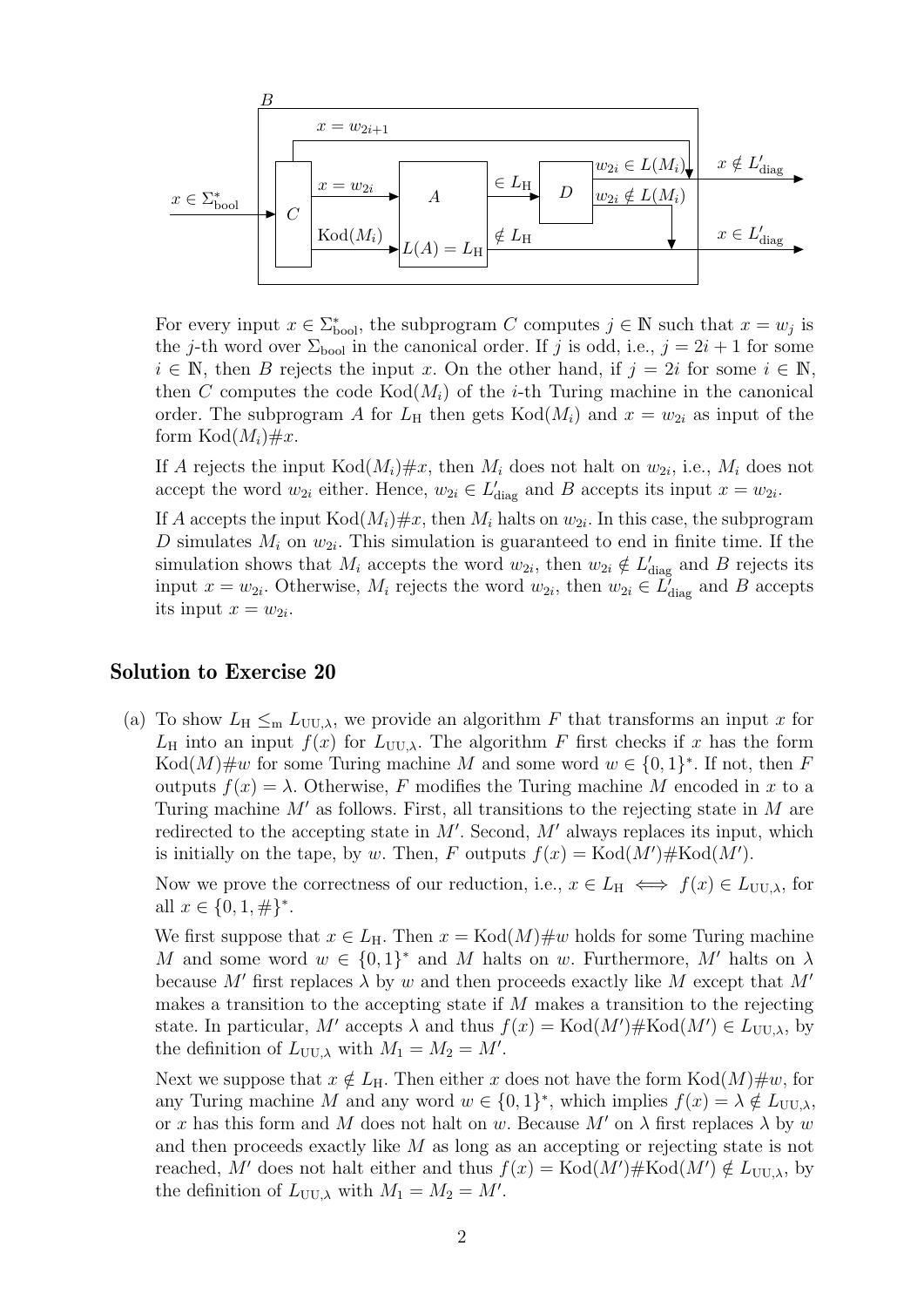(b) To show  $L^{\mathbb{C}}_{\mathbf{U}} \leq_{\mathbf{m}} L_{\text{diag}}$ , we provide an algorithm *F* that transforms an input *x* for  $L_U^{\mathcal{C}}$  into an input  $f(x)$  for  $L_{\text{diag}}$ . The algorithm *F* first checks if *x* has the form  $Kod(M)\#w$  for some Turing machine M and some word  $w \in \{0,1\}^*$ . If not, then F computes the code of a Turing machine  $M^*$  rejecting every possible input, computes the index *j* of this Turing machine, i.e., a number *j* such that *M*<sup>∗</sup> is the *j*-th Turing machine, and outputs the *j*-th word over  $\{0, 1\}$  in the canonical order. The output of *F* is thus  $f(x) = w_j$ . On the other hand, if *x* has the form  $Kod(M)\#w$  for some Turing machine *M* and some word  $w \in \{0,1\}^*$ , then *F* computes the code of a Turing machine  $M'$  ignoring its own input and simulating  $M$  on  $w$ , computes the index *i* of  $M'$ , and outputs the *i*-th word over  $\{0, 1\}$  in the canonical order. The output of *F* is thus  $f(x) = w_i$ .

Now we prove the correctness of our reduction, i.e.,  $x \in L^{\mathbb{C}}_{\mathcal{U}} \iff f(x) \in L_{\text{diag}}$ , for all  $x \in \{0, 1, \#\}^*$ .

We first suppose that  $x \in L^{\mathbb{C}}_{U}$  and distinguish two cases. If *x* does not have the form Kod $(M)$ #w, for any Turing machine *M* and any word  $w \in \{0,1\}^*$ , then  $f(x) = w_j$ , where  $M_j$  is a Turing machine rejecting every possible input. The definition of  $L_{\text{diag}}$ implies  $f(x) \in L_{\text{diag}}$ . On the other hand, if  $x = \text{Kod}(M) \# w$  for some Turing machine *M* and some word  $w \in \{0,1\}^*$ , then *M* does not accept *w*. Hence, *M'* accepts no input because M' always simulates M on w. In particular,  $M' = M_i$  does not accept *w*<sub>*i*</sub> either and thus  $f(x) = w_i \in L_{\text{diag}}$ .

Next we suppose that  $x \notin L^{\mathbb{C}}_{\mathbf{U}}$ , i.e.,  $x \in L_{\mathbf{U}}$ . Then *x* has the form  $Kod(M)\#w$  for some Turing machine *M* and some word  $w \in \{0,1\}^*$  and *M* accepts *w*. Then *M*<sup>*n*</sup> accepts every possible input because  $M'$  always simulates  $M$  on  $w$ . In particular,  $M' = M_i$  accepts the word  $w_i$ . Hence,  $f(x) = \text{Kod}(M') \notin L_{\text{diag}}$ .

## Solution to Exercise 21

(a) To show  $L_{\text{union}} \in \mathcal{L}_{\text{RE}}$ , we construct a 3-tape Turing machine A for  $L_{\text{union}}$ . This suffices because multitape Turing machines and Turing machines are equivalent by Theorem 4.17. in the textbook. The 3-tape Turing machine *A* first checks if the input is valid, i.e., if it consists of the codes of two Turing machines  $M$  and  $M'$  and one word *w*. If this is not the case, then *A* rejects. Otherwise, *A* first copies the input on the second working tape, then brings the reading head and the head on the second working tape to the beginning of the respective tape, and finally simulates in parallel *M* on *w* using the first working tape and  $M'$  on *w* using the second and third working tape, where the second working tape is used as the input tape of  $M'$ .

If one of the two simulated machines accepts *w*, then *A* accepts its input as well. If both  $M$  and  $M'$  reject the word  $w$ , then  $A$  rejects as well. If one of the two machines *M* and *M'* does not halt and the other one rejects or does not halt, then *A* does not halt either. Hence,  $\vec{A}$  is a Turing machine that accepts the language  $L_{\text{union}}$ .

Note that a sequential simulation of the two machines  $M$  and  $M'$  is not possible because  $M$  might not halt on  $w$ , but  $M'$  could accept  $w$ .

(b) To show  $L_U \leq_m L_{\text{union}}$ , we must provide an algorithm that transform inputs for  $L_{\text{U}}$  into inputs for  $L_{\text{union}}$  so that exactly the accepting inputs for  $L_{\text{U}}$  are mapped to accepting inputs for  $L_{\text{union}}$ . Every word over  $\{0, 1, \#\}$  that does not have the form  $\text{Kod}(M)\#w$ , for any Turing machine M and any word w, gets mapped